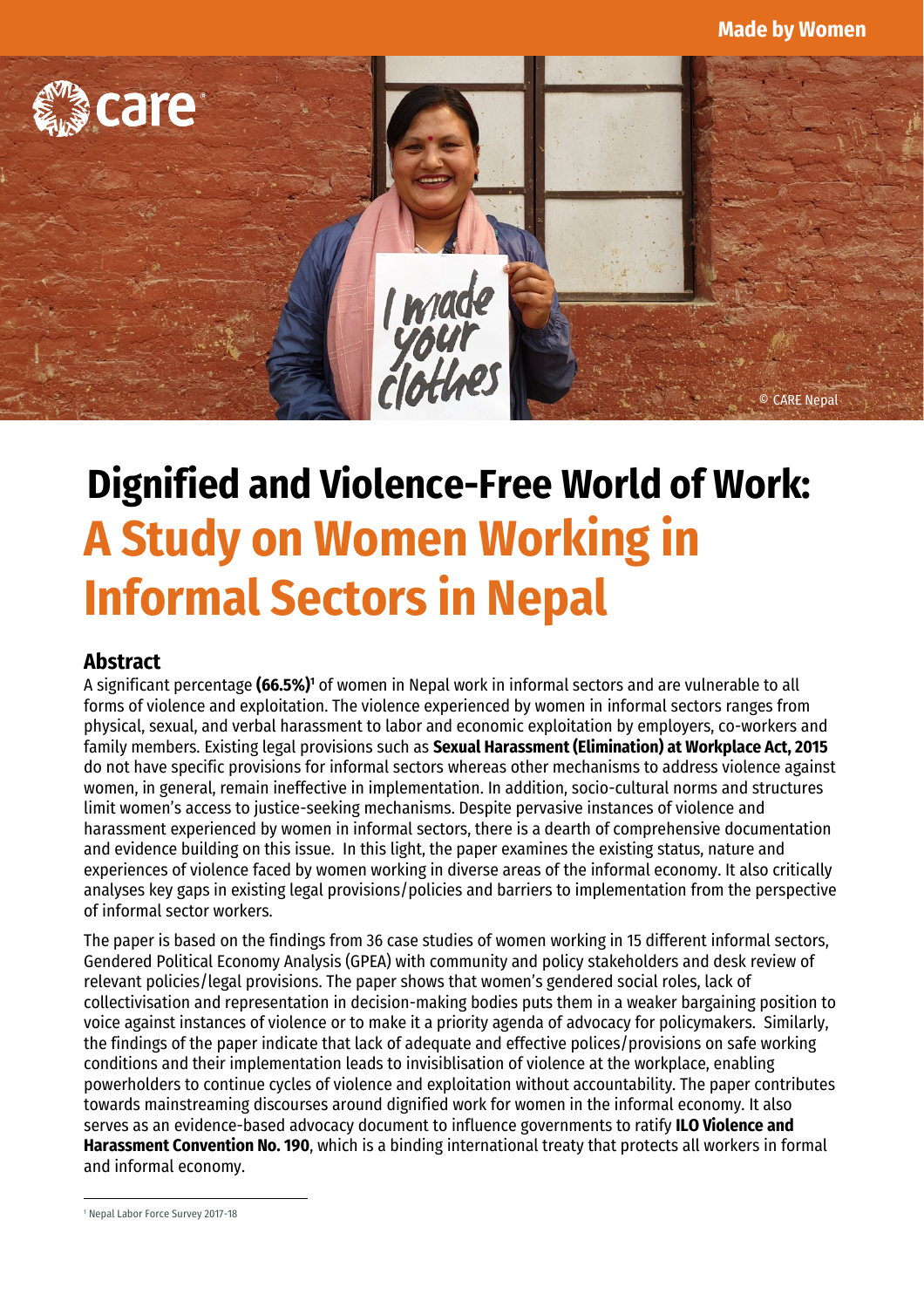## **Introduction**

Violence against Women (VAW), in both public and private spheres, is one of the most heinous forms of violation of women's human rights that exists in all parts of the world, and is deeply rooted in economic, social, cultural and structural inequalities including patriarchal and rigid social norms, gender discrimination as well as social and systemic barriers. The informal economy is one of the major sectors where women face most violence in the world of work. The informal economy includes unregistered and unrecognised enterprises, workers who are in precarious circumstances and includes own-account workers, contributing family workers, members of informal producers' cooperatives, and employees holding informal jobs (UN Women, 2020). Women are indeed more exposed to informal employment in more than 90 per cent of sub-Saharan African countries, 89 per cent of countries from Southern Asia and almost 75 per cent of Latin American countries (ILO, 2018). Furthermore, "women in the informal economy are more often found in the most vulnerable situations, and prone to violence and harassment, than their male counterparts" (ILO, 2018). This is largely due to their informal status in employment, lack of legal and social protection, intersections of their gender and insecure working conditions (ILO, 2017).

In context of Nepal, a significant percentage **(66.5%)<sup>2</sup>** of women in Nepal work in informal sectors and are vulnerable to all forms of violence and exploitation. The violence experienced by women in informal sectors can take different forms including physical, verbal, sexual, economic deprivation and psychological abuse, and is mostly perpetrated by employers, co-workers, state authorities and/or family members. It can also take place in different levels such as private homes, workplace, or community. Although Nepal has some legal provisions to address violence against women, such as the **Sexual Harassment at Workplace Prevention Act, 2015**, it does not have specific provisions for informal sectors whereas other mechanisms to address violence against women, in general, remain ineffective in implementation. Likewise, Nepal has not yet ratified the **ILO Violence and Harassment Convention No. 190**, which is a binding international treaty that protects all workers in the formal and informal economy. On the other hand, patriarchal structures and rigid social norms resulting in gender discrimination and marginalisation of women further exacerbate the vulnerability of women working in informal sectors in Nepal.

The current COVID-19 pandemic has resulted in an alarming rise in cases of violence against women and girls in Nepal – including violence against women in informal sectors. Many women have lost their jobs and have been forced to take up unsafe and low-paying informal work to sustain their living and support their families. Likewise, as staying home and limiting social activity is the primary preventive measure to curb the virus, women are trapped inside their homes with their perpetrators without access to safety and protection.

In this context, the paper aims to analyse the existing status, nature and experiences of violence faced by women working in diverse areas of the informal economy. It also critically analyses key gaps in existing legal provisions/policies as well as larger social and structural barriers that prohibit the rights of women working in informal sector to dignified work, a term which includes women's access to decent work, control over their earnings from that work, and effective voice and representation in all these issues (Boyle, 2016).



<sup>2</sup> Nepal Labor Force Survey 2017-18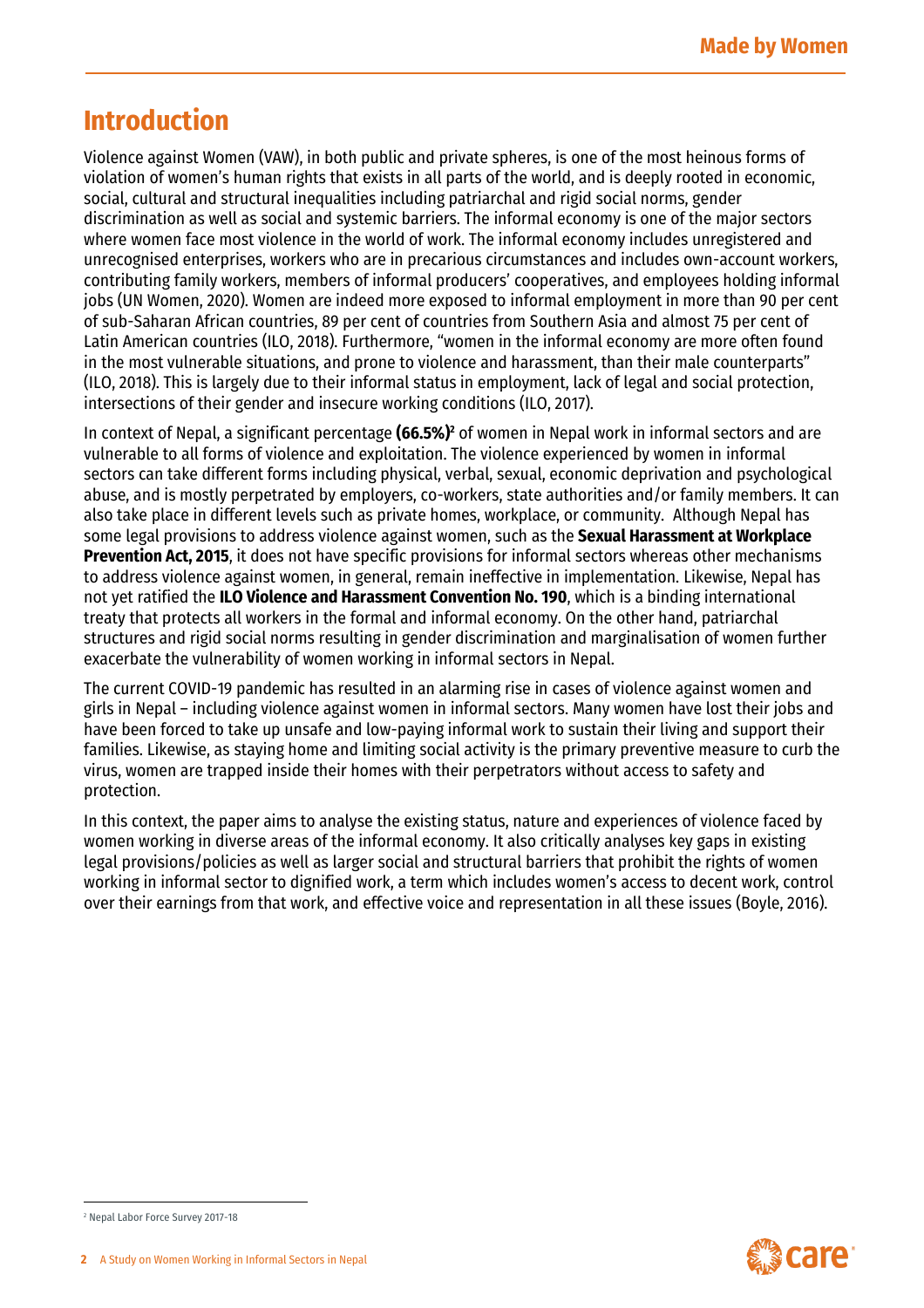#### **Methodology**

The paper uses qualitative methodology and is based on the case studies of 36 women working in different informal sectors of Nepal. The case studies were conducted under the Made by Women initiative, implemented by CARE Nepal in partnership with Home Net Nepal (HNN) over the period January-May 2021. The purpose of the case studies was to contribute to evidence-based advocacy for the ratification of ILO Convention 190 on addressing violence and sexual harassment at workplace.

In-depth interviews were conducted with the women workers involved in 15 different types of informal work to document their experiences of violence and harassment at work. The research participants' social location in terms of caste/ethnicity, age and education was taken into account so that inter-sectional issues of violence could be documented. The selected women interviewees were between the ages of 21-71 years working in different informal sectors such as garment factories, home-based garment production, domestic work, street vendors, beauty salons, rickshaw drivers, carpet factory workers, among others.

In addition, document review of international conventions and national laws and policies were done to analyse the existing legal and structural barriers to addressing violence faced by women in the informal sector.

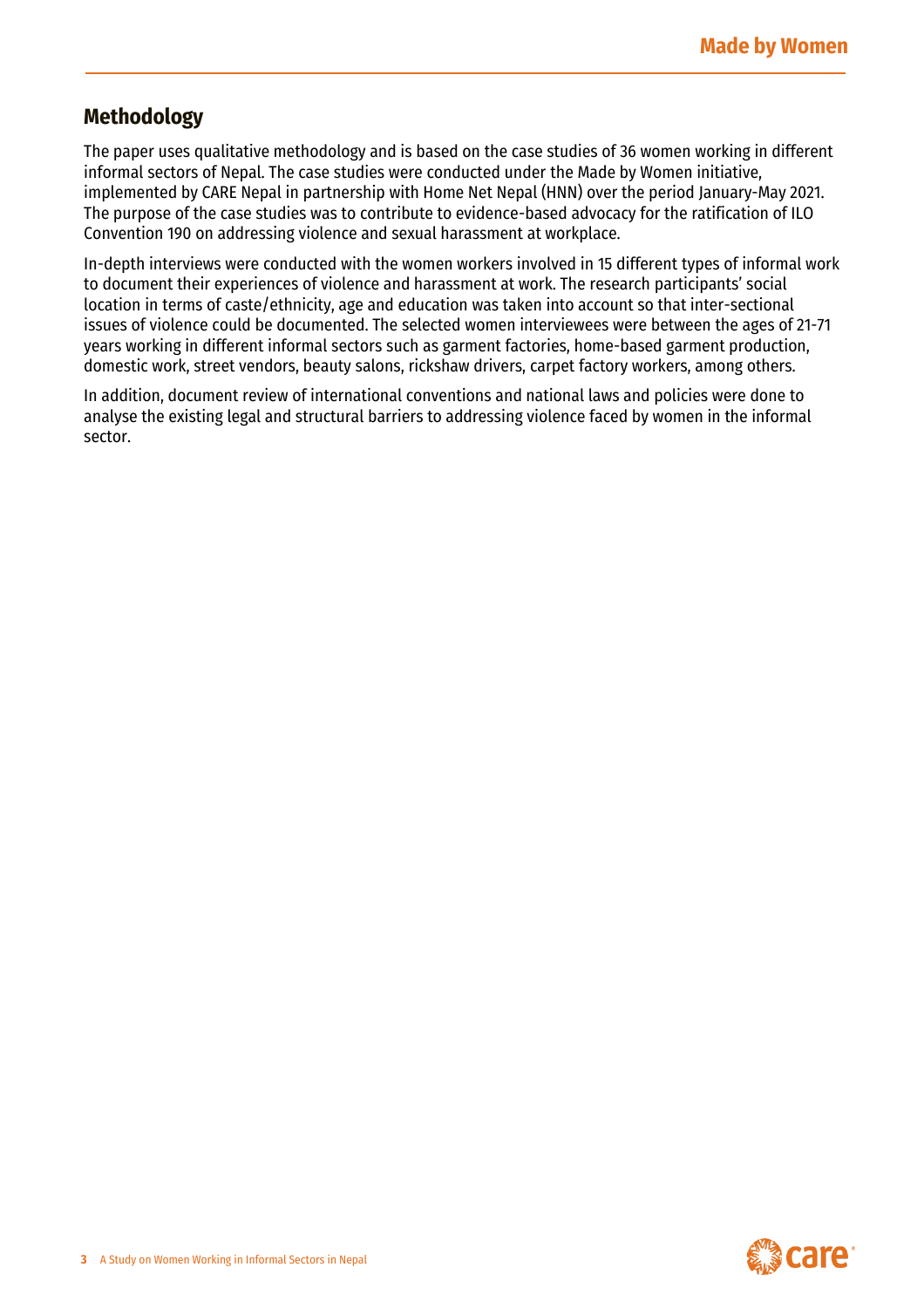# **Key Findings**

## **1. What violence looks like in the informal sector**

The informal sector signifies diverse work settings and locations which have an impact on the nature of violence experienced by different groups of informal workers (WIEGO, 2018). Violence in the world of informal work can take different forms including physical, verbal, sexual and psychological abuse. It also includes economic deprivation through low and irregular payment or labour exploitation (ibid).

The case studies confirm the instances of multiple forms of violence experienced by women in the informal sector. The interviewed women shared experiences of violence that range from sexual harassment, physical and verbal abuse, threats, economic exploitation to domestic violence.

Mira\* is a 30 year old woman who lives with her husband, a son and a daughter. After her previous employment at a factory was discontinued because of COVID-19, she began working under a contractor in the construction field to support her family as her husband's income alone was not enough. In the first month of work, Mira and her other women co-workers were harassed by their male co-workers. They ignored them and continued working for a couple of months with constant teasing and harassment. Mira continued to work despite her husband's insistence to quit. One day, as Mira was carrying a sack full of cement to the first floor when one of the men who used to harass her in the past blocked her path and touched her inappropriately. "I dropped everything and ran down. I shared what happened with my female friends who called the contractor and complained to him. We threatened to quit working," she shares. However, the contractor told them to drop the matter as such things keep happening in the workplace. With no recourse in insight, Mira and her female co-workers quit the job.

\*The names of all the case study participants have been changed.

The case studies also reveal that violence in the informal sector comes from multiple sources such as state, employers/co-workers and family. Out of 36 cases of violence and harassment, one was perpetrated by the police, 15 were perpetrated by employers/managers, 8 were perpetrated by family members and acquaintances, four were by trainers, three were by co-workers and rest were by others.



Similarly, the case studies reflect that given the diversity of 'workplace' in the informal economy, the location of violence is also quite diverse. The data shows that of the total cases, 22 instances occurred in closed workplaces (construction sites/office), two on the streets, five at home and five in other public spaces. The non-conventional and diverse worksites have implications on the recognition of violence as occurring at work and on access to justice measures. For instance, the

violence and harassment meted out against women street vendors by state officials (police/traffic police) often do not come in the purview of violence perpetrated at work and is seen as the state doing its duty. Similarly, home-based workers or domestic workers whose workplace is private homes are vulnerable to violence due to isolation and a lack of access to legal recourse.

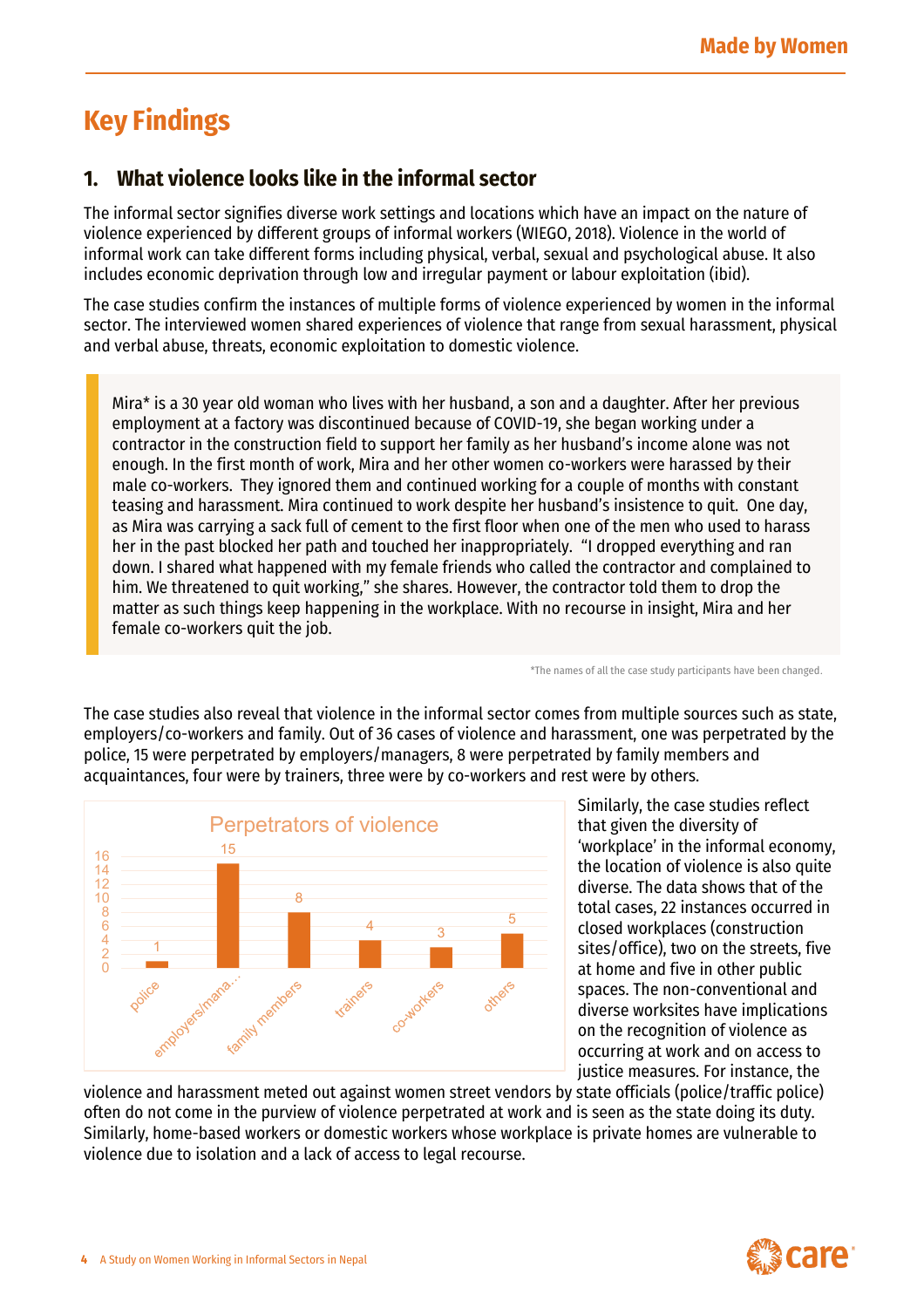## **2. Intersections of gender and informality of working conditions increase women's vulnerability to violence**

The intersections of gender and informal/insecure working conditions form the basis of women's vulnerability to violence and their response towards violence.

Women's lack of access to and control over productive resources and decision-making often exposes them to insecure and risky forms of work in the informal sector that are outside the purview of effective regulation. Similarly, in the absence of adequate fallback options and economic security, they continue to work in insecure and exploitative working conditions.

Maiya became the sole breadwinner of the family after her husband, a former police staff, became seriously injured. A lack of formal education meant Maiya's work opportunities were limited. She started making felt products, which pays well but is physically arduous and hazardous. It needs a lot of physical strength to wash the fabric and the chemical used stings her eyes. As she eats and sleeps in the same room, it becomes difficult for her to breathe with the strong smell of the chemicals. On top of that, Maiya experiences harassment from the traders she sells her products to. With no support system at hand, Maiya has been navigating these instances of harassment on her own either by silence or speaking up when it gets too much. Nonetheless, the sense of lack of safety keeps lingering in her mind.

The nature of the informal work that women are prominently engaged in, such as home-based work and domestic work, are not recognised as work and seen as an extension of women's unpaid work based on gender roles (Coles, Macdonald &Delaney, 2018). It results in the invisibilisation of work and lack of effective regulatory measures at the workplace in terms of wages, hours of work, and safety measures (ILO, 2017). This in turn increases their vulnerability to violence and exploitation.

Gomati, 29, used to work as a domestic worker at a former police officer's house. She experienced financial and economic exploitation from the employers. She was asked to work overtime during house parties and was verbally abused when she complained of getting late. As she had not been paid for over three months, she continued going to work. After getting exposed to organisations working on rights of domestic workers, Gomati got the courage to file a complaint at the police station however, as her former employers were people with power, she faced pressure and intimidation not to pursue the case and as a result her case was not registered.

In addition, women's diverse social locations in terms of their caste/ethnicity, migration status, education, family responsibilities, and status of employment, among others, exposes them to increased risks of violence and shapes their ability to deal with it. These caste-based inequalities provide disproportionate power to perpetrators and weaken the bargaining power of women.

Radha, 22, is a Dalit woman and works as a tailor. After the pandemic, she had to close her shop. As she was looking for opportunities to work, she got a temporary assignment of sewing clothes for a family for a wedding event. Radha worked for 3 days at their house where she faced caste discrimination. While she was given food during her work, she was asked to wash her own dishes and store them separately. When she completed her work and asked for her pay, the owner started negotiating her payment. When Radha firmly told him that she would not compromise her market rates, she was asked to come the next day. When she went to ask for her money the next day, the owner who previously did not even let her step inside, asked her to come inside if she wanted the money. He gave her the full amount but at the same time held her hand and touched her inappropriately.

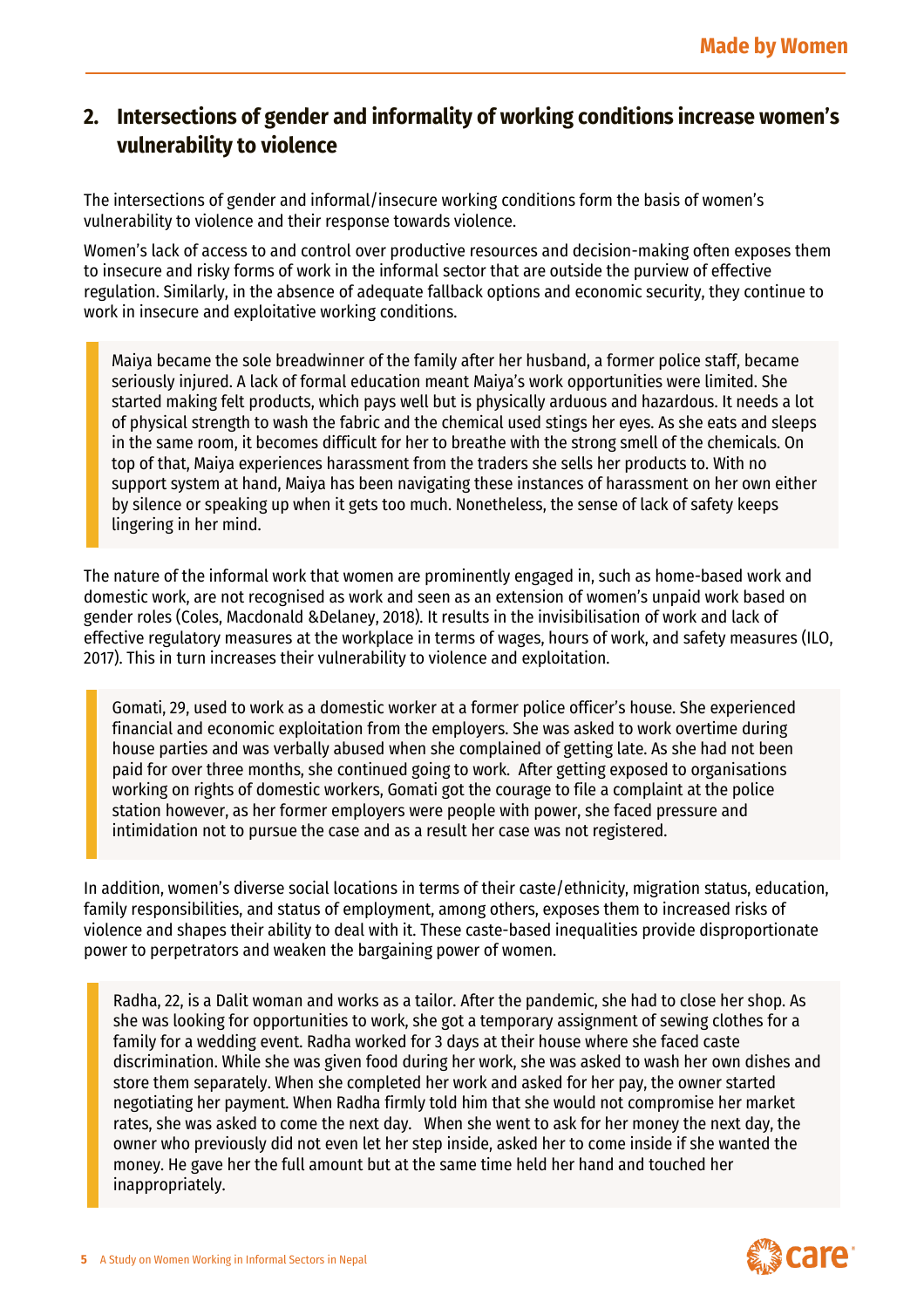Patriarchal gender norms especially related to women's labour affect women not just at the level of family but they also spill over into workplaces resulting in control over women's mobility, sexuality and access to resources (Peterson, 2018; WIEGO, 2018). Women's choice of nature and location of work, time invested in paid work, and their unpaid care work responsibilities are often dictated by gender norms predicated upon women and men's gendered roles within the family, workplace and society, the failure to comply which often leads to violence.

Sarita, 31, works as a home-based garment worker. Her husband has an iron shop. As her husband's shop had a high workload, he asked Sarita to come join his shop and leave garment work. Although, Sarita's income from the garment work was not regular, she did not want to do a physically arduous work in the iron shop and she did not have the required skills. When she told her husband that she would like to continue her garment work, the husband could not bear Sarita's lack of subservience to her husband. In anger he slapped her, leaving Sarita's eardrums severely damaged. However, the domestic violence continued. Unable to tolerate the violence, Sarita decided to report to the police station. In doing so, she faced threats and intimidation not only from her husband but family members as well. The husband has not repeated the actions after being reprimanded by the police.

As the boundaries between home and workplace are often blurred, especially in the case of home-based work and domestic work, these discriminatory gender norms get more pronounced in such spaces. In addition, the unequal power relations between women and men at home and in the workplace prevent women from speaking up or being heard in instances of violence, and those in power may suppress their voices. Therefore, cultural sanctioning of violence through gender norms and relations and blurring of boundaries between home and workplace leads to underplaying and normalisation of violence in informal workplaces.

#### **3. Impact of violence**

All forms of violence have long-term impacts on physical, mental and emotional well-being and integrity of the person. Women workers who have experienced violence in different work settings are prone to vicious cycles of vulnerability and economic marginalisation. As discussed in the previous section, the invisibility and normalisation of violence in informal workplaces prevents adequate mechanisms and safety measures to be put in place and perpetuates cycles of violence. With no provision and access to legal and mental health recourse and services, women end up living with unresolved trauma for years that has a detrimental effect on their mental health and self-esteem. In addition, fear of getting victimised again leads women to withdraw from the labour market, increases their economic dependence and also prevents them from organising and collectivising.

Mira, who had quit the construction company following sexual harassment from co-workers, shares she has not been able to sleep properly and suffers from stress and anxiety. While her two female coworkers have started working for a new contractor, Mira keeps getting reminded of the traumatic experience at the construction site and does not have the strength to join new work at the moment.

On the other hand, women's withdrawal from the workplace as a result of severe physical, mental violence and harassment also affects the employers in the form of decrease in production and lack of adequate human resources. Employers have an important role in creating dignified work environment for women informal workers and therefore should be held accountable to ensure violence free and harassment free working conditions.

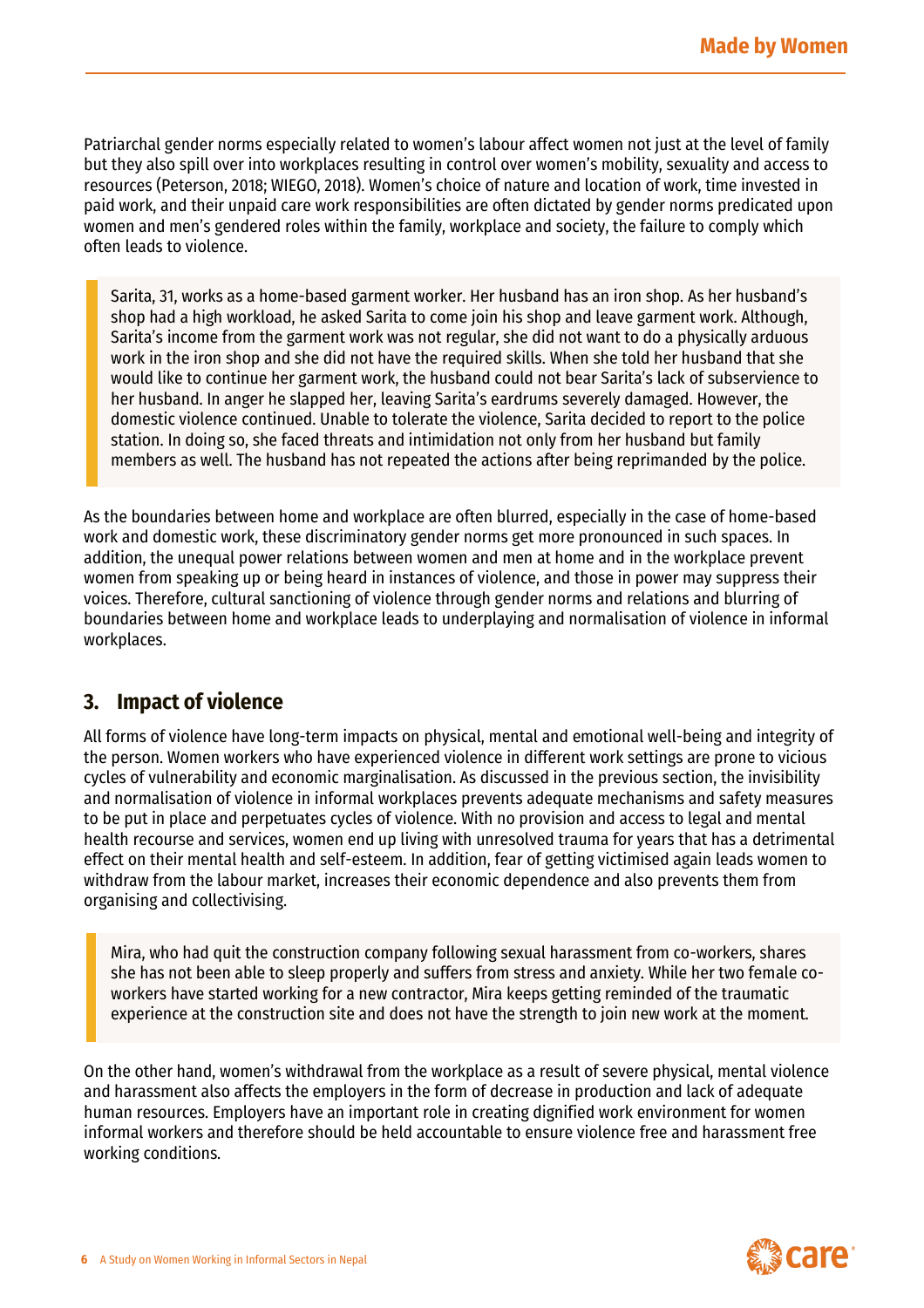#### **4. Individual and collective agency to fight violence against women in informal sectors**

Individual and collective agency may serve to reaffirm social order [by reproducing norms](http://sociology.about.com/od/Sociology101/fl/What-is-a-Norm-Why-Does-it-Matter.htm) and existing social relationships, or it may serve to challenge and remake social order by going against the status quo to create new norms and relationships (Emirbayer & Mische, 1998). In this case, the individual as well as collective agency of women working in the informal sector to speak up and take action against the violence perpetrated against them by employers, co-workers, family members or police becomes an important factor for determining their access to justice and legal protection. Most of the cases studied indicate that when women were able to exercise their individual agency and seek help from alliances, networks and/or unions working for the rights of women in informal sectors—such as Home Net Nepal, Association of Street Vendors etc—their collective agency became a stronger force to fight against the violence and abuse faced by the women as well as seek for legal protection, alternate livelihood options and hold decision makers accountable to protect, promote and ensure the rights of informal workers.

"I was finally able to escape from an oppressive hotel owner and get a better job in a housekeeping department of a Tranquility Spa, after seeking help from Urban Job Hub promoted by HomeNet Nepal." (Ganga)

"With support from the Association of Street Vendors, I filed a complaint against the police officer who exploited and took me to jail, against the laws, just because I told a reporter about the police's exploitation." (Diya Khawas)

It shows that the collectivisation also enabled women to take action against the injustice inflicted to them by police, regarded as a powerful state actor, which, otherwise, would have been quite difficult and risky. On the other hand, it also shows that state actors, responsible for ensuring safety and justice of the people, on the contrary, have been found misusing their power and authority over relatively less powerful and weaker individuals or groups, just because their access to collective spaces, legal protection and justice seeking mechanisms are limited.

"…That day I felt like I regained my dignity. I stick to the law and continue my business on my push cart. But the fact remains - there are still hundreds of other sisters like me who have to face abuse from the police." (Diya Khawas)

It further indicates that although collective agency and support mechanisms might have helped some women working in informal sectors to get justice, there are still many women who have been facing exploitation and harassment from powerful state authorities and private sector. For those who do not reach these collective safe spaces or justice seeking mechanisms, they have no option but to silently suffer the injustice. It also infers how women's individual and collective agency is closely associated with their identity, dignity and aspirations, and how important it is to further strengthen this sense of agency to further work for the empowerment of women in informal sectors.

All these evidences also open up a whole new discourse on the spaces and processes for collectivisation of women working in informal sectors, along with their equitable access to these spaces and processes. Since most of these associations and networks are based in the capital city, how can women in rural areas be a part of and/or seek support from these alliances or networks? Are these alliances equally accessible to all women, despite their geographical, social or economic limitations? Likewise, it also poses questions regarding the roles of these networks and alliances in advocating for and influencing broader policies of the government to incorporate provisions regarding the rights of informal workers including women, as well as ensure their implementation. Thus, in general, we can say that lack of collectivisation and representation in decision-making bodies puts women in a weaker bargaining position to speak out against instances of violence or to make it a priority agenda of advocacy for policymakers. There is a need to further strengthen

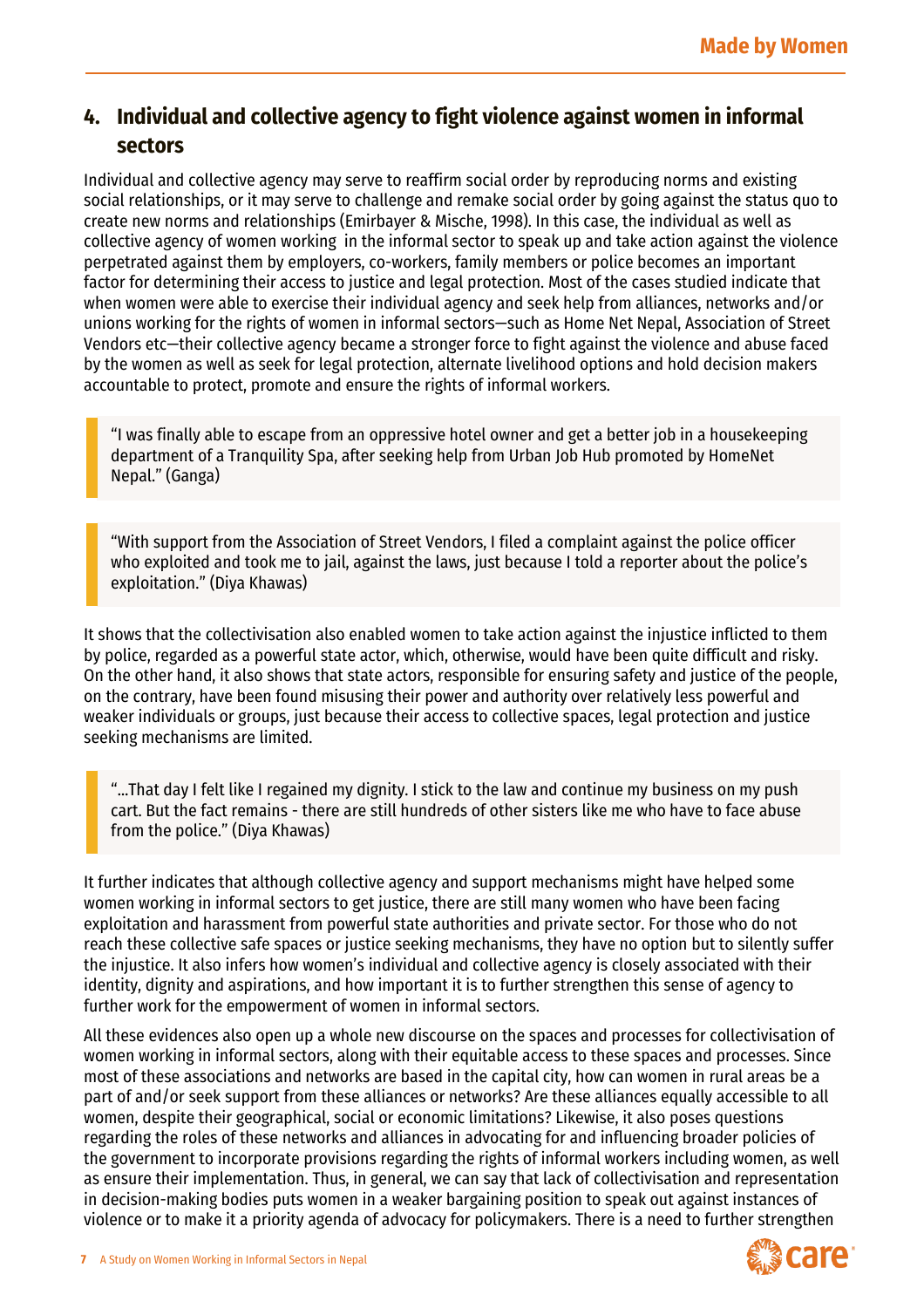these networks and organisations and scale up their efforts, so that employers, co-workers and state authorities such as the local police are well-aware of the consequences of violating the rights of women working in informal sectors. Similarly, there is a need to critically engage with women in the informal economy to reflect on the violation of their rights and how they can engage as active change agents and mobilise their individual or collective action to address these issues.

### **5. Lack of adequate and effective laws, polices/provisions on safe working conditions and their implementation**

There is lack of adequate and effective polices/provisions on legal protection and safe working conditions for women working in informal sectors. Although there are many legal acts and policies which prohibit sexual violence and harassment at the workplace, such as the **Sexual Harassment at Workplace Prevention Act, 2015,** Labour Act, 2074, Code of Conduct Against Gender Based Violence at Workplace in Industrial Enterprises, 2010, Criminal Code Act, 2074, Domestic (offense and punishment) Act, 2066, Electronic Transaction Act, 2063 etc., none of these acts and legal provisions specifically address the issues of informal sector. On a broader level, the Articles 18 and 38 of the Constitution of Nepal disregard genderbased discrimination and ensure protection of women against any forms of physical, mental, sexual and psychological violence respectively. Similarly, there has been a tripartite agreement among the Ministry of Labor, Federation of Nepalese Chamber of Commerce and Industries (FNCCI) and trade unions to end workplace discrimination, and the Supreme Court of Nepal also gave directions to the government to introduce measures against the harassment and gender-based discrimination faced by women working in entertainment sectors. However, despite all these efforts, there is again a lack of formulation of legal policies or provisions that specifically addresses the violence faced by women in informal sector. More importantly, Nepal has still not ratified for ILO Convention 190, which is a crucial international convention which specifically addresses violence against women in the workplace, including the informal sector. One of the major reasons for this exclusion of informal sector from legal dimensions could be lack of data and statistics on violence faced by women in informal sectors, which further leads to invisiblisation of the issue from social, economic and structural dimensions.

"I was fired from a job because I complained to my manager about the inappropriate advances and exploitation by my supervisor, saying that I should not have made it a big issue. There is no legal provisions or help that I can seek to take action against the employers and get justice." (Adiva)

On the other hand, the existing legal provisions and policies on gender-based violence, although not directly related to women in the informal economy, have not been implemented properly due to deeprooted patriarchal socio-cultural norms and structures, lack of proper regulatory mechanisms and lack of accountability from state actors. Thus, due to the weaknesses and gaps in policy formulation as well as implementation, the culture of suffering in silence continues, further enabling powerholders to continue cycles of violence and exploitation without accountability.

#### **6. Structural and systemic barriers**

The social structure and systems in Nepal have been heavily influenced by patriarchy and rigid sociocultural norms that perpetuate divisions, inequalities and historical marginalisation based on gender, caste, ethnicity and class. These patriarchal social norms have been deeply-rooted in our structures, systems as well as mindsets of the people. It is also one of the core causes for the gaps seen in formulation and implementation of laws related to violence against women in informal sectors, lack of interest and accountability from concerned government authorities, relevant stakeholders and institutions including municipalities, district based small and cottage industry offices, business promotion centres, Ministry of Labour, Employment and Social Security, Social Security Fund, private sectors, banks, financial institutions and government departments on skill and vocational trainings. Until now, the institutions and structures that work for the rights of women working in the informal sector are limited to trade unions, local

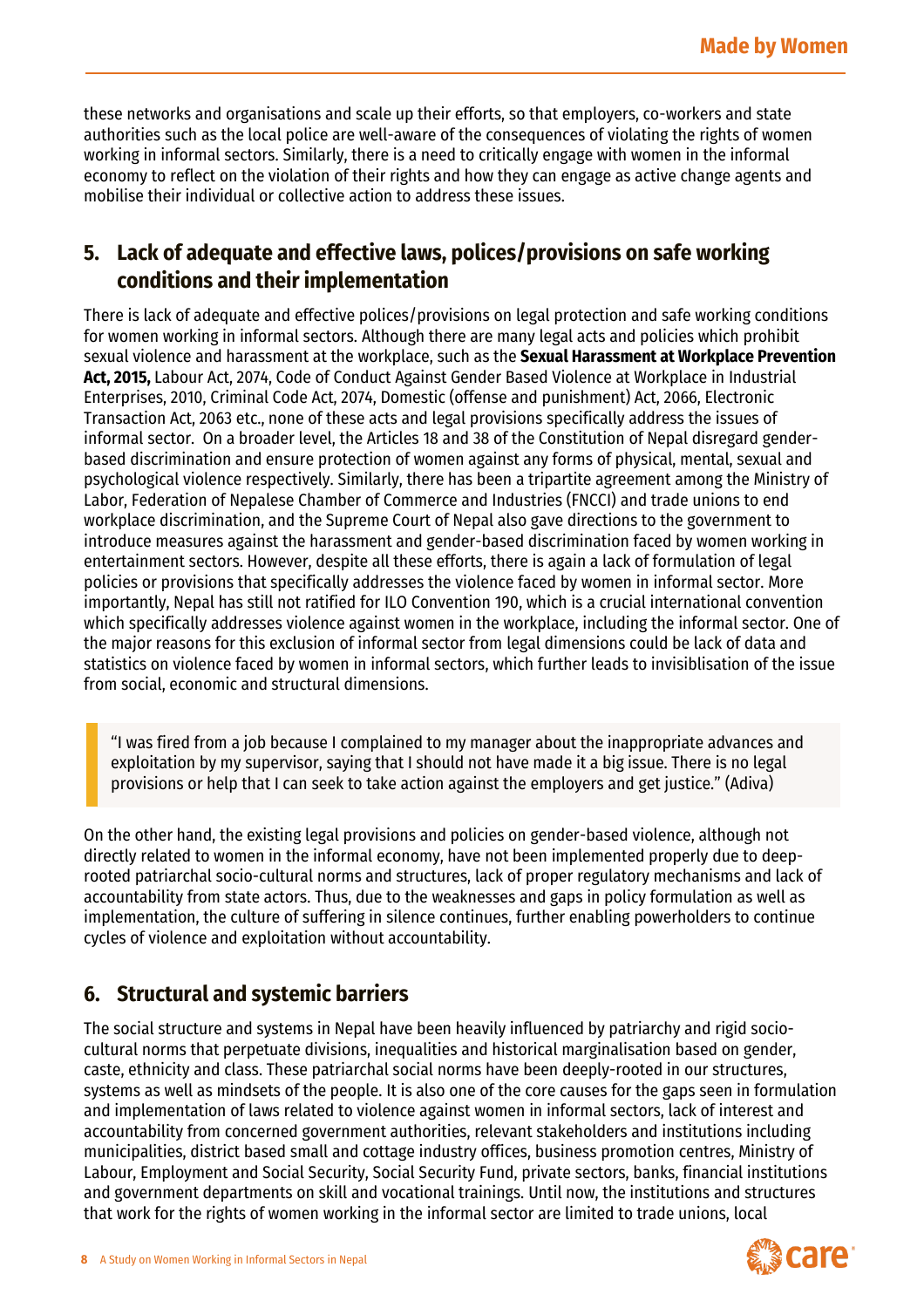government, and associations formed by the informal worker themselves, and their involvement is mostly limited to supporting the workers to file cases or complaints or seek better job opportunities.

"My products are bought by wholesale shops at Jawalakhel. However, the art, skills, time and energy put into making those products haven't been fully valued. I was never paid fully and I realised how much my labor work is being exploited. When I bring up the topic, the shopkeepers threaten me look for other jobs saying that there are many like me who will provide them with the products."

In fact, this structural and systemic discrimination starts from the family itself and extends to close community, market, private sectors, financial institutions, government institutions and broader societal levels. At the market level, women's lack of access to market and the need of intermediaries to sell their products result in low value of their work, harassment and exploitation. It also shows that women in informal economy have limited avenues to report regarding the injustice done to them in the forms of low wage, unpaid overtime work or other forms of labour exploitation, leaving them with no option except continuing work with the oppressors.

Humanitarian crisis such as COVID-19 have further exacerbated and escalated these structural and systemic discrimination, and these discrimination and inequalities are quite visible in the form of loss of jobs, obligations to work in unsafe and risky working conditions, increase in cases of abuse and exploitation, as evidenced by the cases studied here.

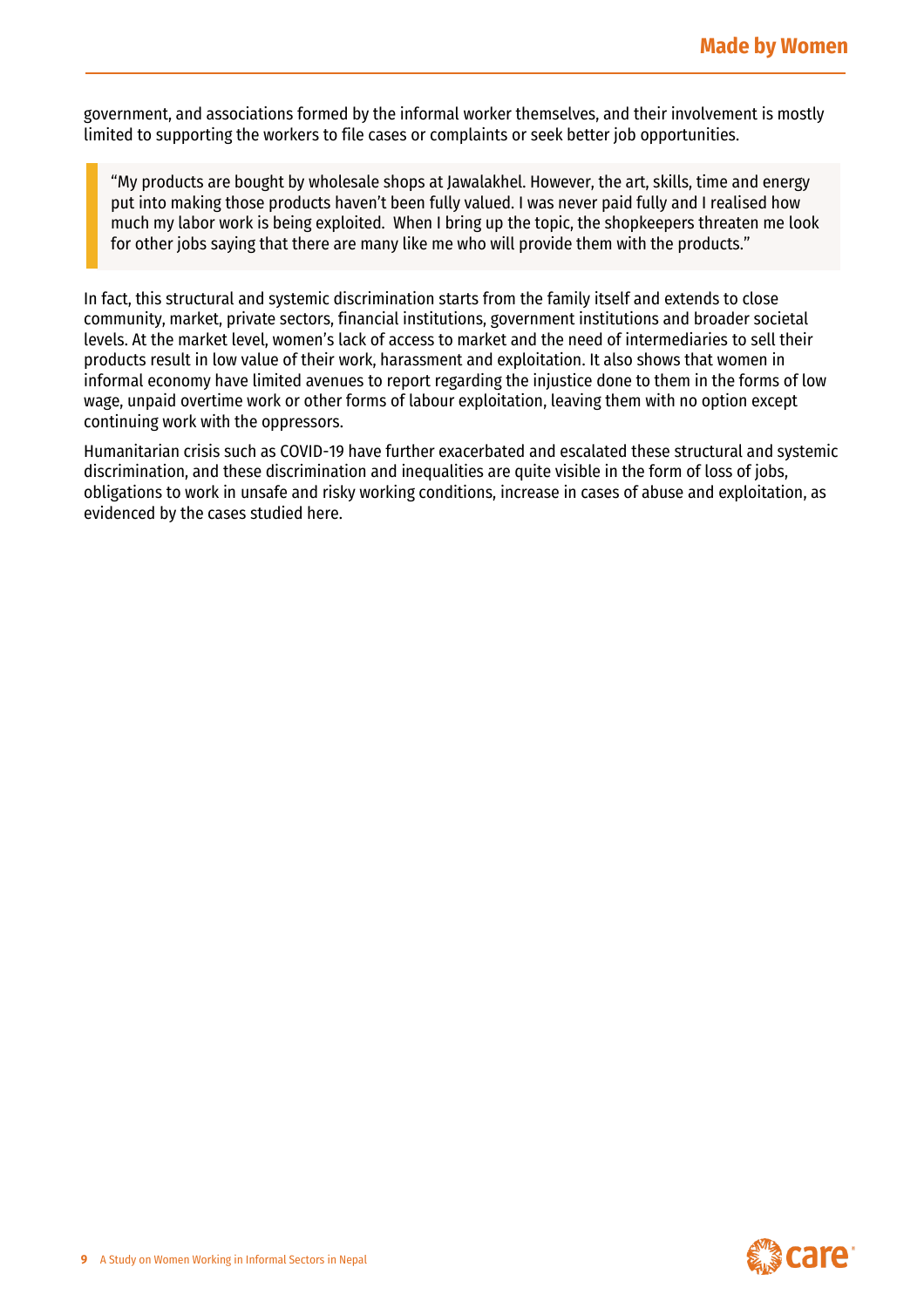## **Conclusion**

The study shows that informal sector women's fight for dignity, safety and security continues. On one hand, women's gendered social roles based on patriarchal norms and structures normalise the violence and exploitation faced by women in informal sectors. On the other hand, lack of adequate and effective polices/provisions on safe working conditions and their implementation limits their access to justice seeking mechanisms. The study also shows that violence faced by women in informal sectors is very complex and multi-dimensional, because of the diversity of the nature of violence, diverse locations and levels of violence as well as diverse nature and power dynamics of perpetrators.

Thus, there is an urgent need for evidence-based policy advocacy from concerned stakeholders including trade unions, associations of informal workers as well as civil society organisations to formulate as well as ensure effective implementation of specific laws and provisions that address the complexity and intersectionality of the diverse forms of violence faced by diverse groups of women in diverse sectors of informal economy. These advocacy efforts should also be linked with national and international alliances and networks through social movement building, in order to gain more collective strength and solidarity. At the same time, these advocacy efforts should incorporate and reflect the real voices and lived experiences of the women from the margins by ensuring their access to leadership and decision-making roles in these structures and alliances. There is an urgent need for evidence-based advocacy for the ratification of ILO Convention 190 through the collective efforts of all stakeholders to give visibility and voice to the issue of informal workers at national and international levels. In particular, there is a need for strong collaboration among tripartite constituents (government, employers association and trade unions) to promote, protect and fulfill the rights of informal sector working women by holding them accountable to ratify ILO Convention 190 and ILO Convention 187, which is focused to strengthen decent work for domestic workers free from violence and harassment.

Likewise, there is also an urgent need for accessible and equitable safety, protection and justice seeking mechanisms for women in informal economy, in both public and private spheres. More specifically, prevention and protection against violence must consider informal workers' places of work, namely public spaces (i.e. streets, landfills) and private homes. It must also consider that providing protection against violence at work for those who work in informal workplaces has to move beyond formal labour regulation. Given that violence against women is embedded in social contexts, prevention and protection require strategies that challenge the value systems, norms and social environments that normalize violence. There is also a need to introduce and implement specific interventions that address specific needs of women in informal sectors, such as safe spaces for collectivisation, access to loans, financial services, markets and capacity enhancement opportunities. Finally, especially during emergency situations like COVID-19, there is a need to introduce alternate income generation options, relief support and referral services (legal and psycho-social) through collective efforts of concerned state and non-state authorities and institutions. Violence faced by women in informal sectors is one of the serious forms of violation of human rights of women, and all concerned stakeholders including women in informal sectors themselves, should collectively raise their voices against it, so that necessary actions are taken from legal, socio-economic and structural dimensions to address the issue, and ensure safe and dignified living conditions for women in informal sectors.